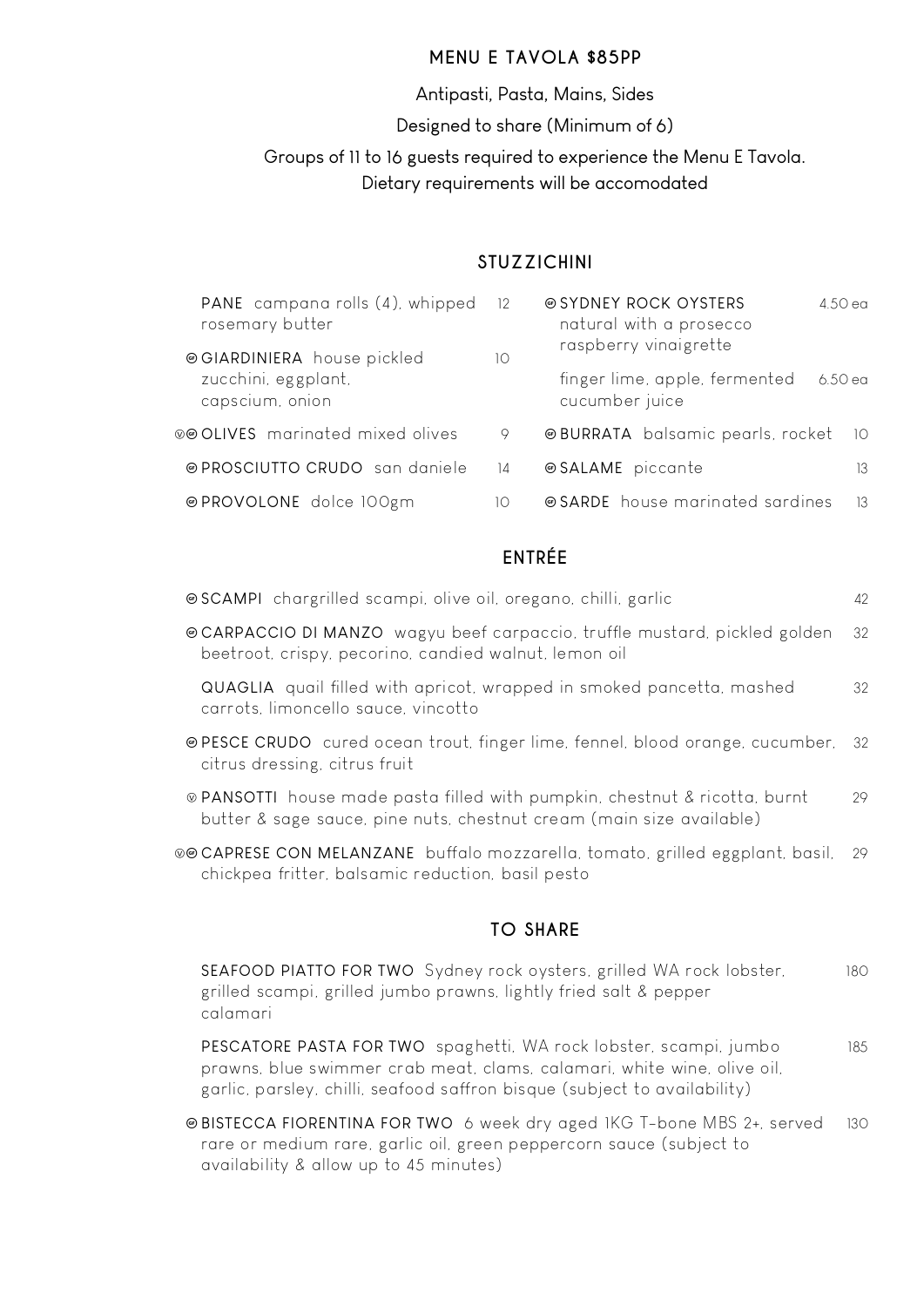## **PASTA**

| MACCHERONI RAGU BIANCO veal & smoked pancetta ragu, porcini & wild<br>mushroom, mascarpone, aged pecorino                                                             | 39  |
|-----------------------------------------------------------------------------------------------------------------------------------------------------------------------|-----|
| ORECCHIETTE CON CIME DI RAPA cime di rapa, pork sausage, nduja, broccoli<br>cream sauce                                                                               | 36  |
| LINGUINE ALL' ARAGOSTA WA rock lobster, cherry tomato, garlic, chilli,<br>lobster butter bisque, citrus almond pesto                                                  | 55  |
| SPAGHETTI NERI black squid ink spaghetti, mussels, calamari, nduja, cherry<br>tomato sugo, bottarga                                                                   | 42  |
| FETTUCCINE CON PANCETTA E FUNGHI pancetta, wild mushrooms, porcini<br>mushrooms, truffle, rosemary, mushroom cream sauce,                                             | 38  |
| GLUTEN FREE PASTA AVAILABLE                                                                                                                                           |     |
| <b>MAIN</b>                                                                                                                                                           |     |
| PESCATO DEL GIORNO fish of the day                                                                                                                                    | MP. |
| ⊕FILETTO DI MANZO beef tenderloin MBS+4 served medium rare, wrapped in<br>pancetta, golden beetroot, roasted fennel, parmesan potatoes, porcini<br>mushroom sauce     | 55  |
| @WA ROCK LOBSTER 650 - 700gm grilled with olive oil, oregano, chilli, garlic,<br>rocket pear & fennel salad                                                           | 85  |
| @ POLLO SALTIMBOCCA chicken fillet filled with prosciutto crudo & sage, dutch<br>carrots, broccoli, parmesan potatoes, white wine, butter & green<br>peppercorn sauce | 46  |
| @ ANATRA AFFUMICATA confit smoked duck, heirloom tuscan kale, garlic<br>parsley potatoes, blueberry sauce                                                             | 48  |
| @GUANCIA DI VITELLO slow cooked black angus beef cheeks, root vegetables,<br>parsnip creme, potato crisp, red wine jus                                                | 45  |
| @BISTECCA 400gm MBS+ 2, 6 week dry aged rib eye on the bone, carrot,<br>roasted potato, truss cherry tomato, green peppercorn sauce                                   | 75  |
| <b>CONTORNI</b>                                                                                                                                                       |     |
| ®® ROAST POTATOES garlic, sea salt, e.v.o.o                                                                                                                           | 13  |
| ⊗⊕ RUCOLA rocket, candied walnut, orange, fennel, pickled golden beetroot,<br>pecorino, citrus dressing                                                               | 18  |
| @FAGIOLINI CON PANCETTA beans wrapped in pancetta, almond, vincotto                                                                                                   | 14  |

ÅÔ SEASONAL VEGETABLES garlic & e.v.o.o 14

ÅÔ INSALATA MISTA mixed leaf salad, e.v.o.o, balsamic 13

Ô CAVOLO NERO tuscan cabbage, pancetta, garlic 16

Å SHOESTRING FRIES aioli 11